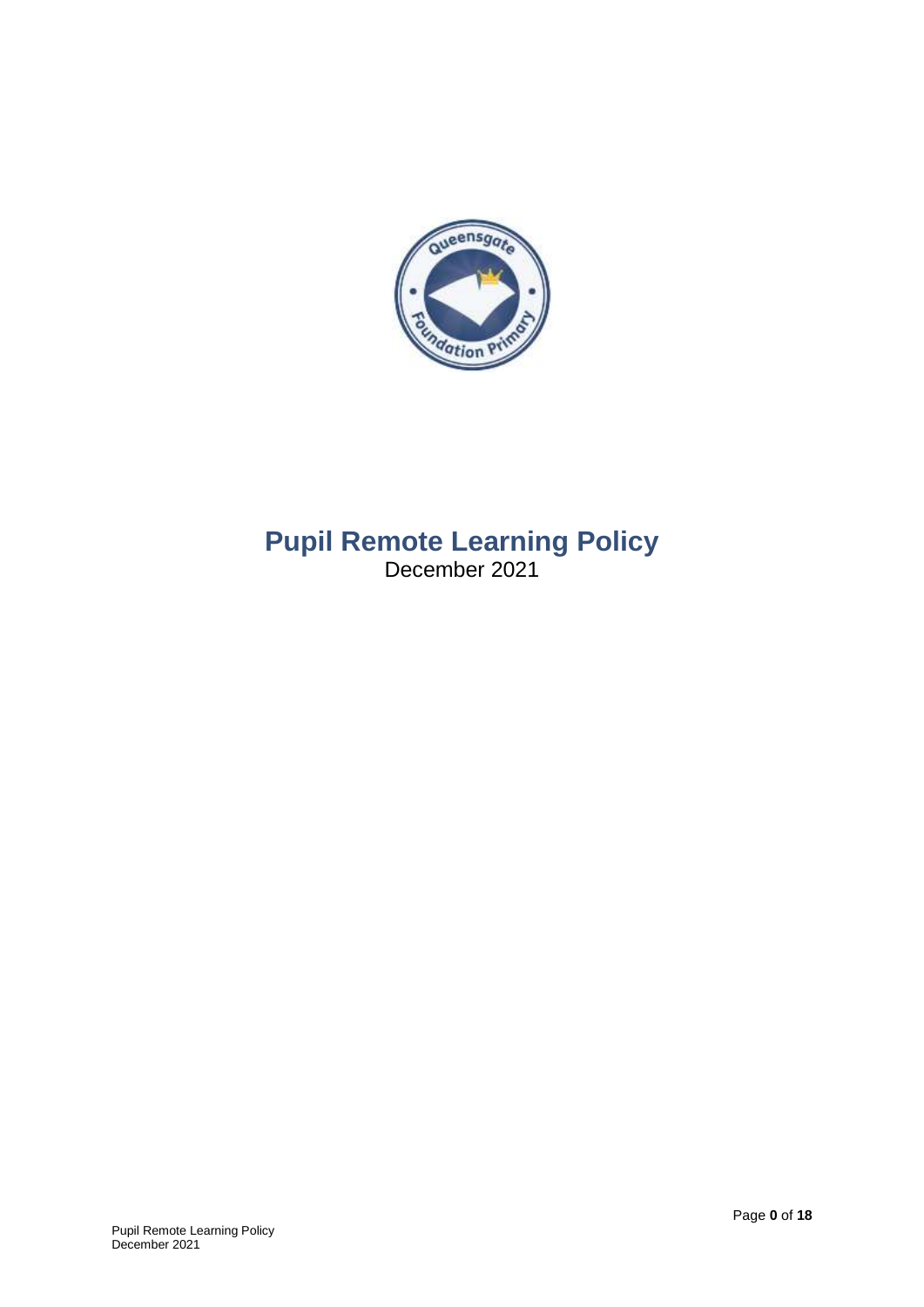#### **Pupil Remote Learning Policy QUEENSGATE FOUNDATION PRIMARY SCHOOL**

#### **Policy Review**

This policy was adopted from the School Bus and will be reviewed by the Governing Board on an annual basis.

The policy was last reviewed and agreed by the Governing Board on 7<sup>th</sup> December 2021

It will be reviewed again in line with any updates to government guidance

#### **Approved**

Signature: *Sillito* Head Teacher Date: 7<sup>th</sup> December 2021 Signature: Chair of the Governing Board Date: 7<sup>th</sup> December 2021

#### **Policy control**

**This is a non-statutory policy with an annual review cycle**

| <b>Date</b>     | <b>Amendments / additions</b>     | Reason |
|-----------------|-----------------------------------|--------|
| <b>Dec 2021</b> | 2.2 Additional bullet point       |        |
|                 | 3.5 removed                       |        |
|                 | 3.12 reworded                     |        |
|                 | 3.15 reworded                     |        |
|                 | Section 5 Additional bullet point |        |
|                 | 8.2 reworded                      |        |
|                 | 9.2 reworded                      |        |
|                 | <b>Appendix A reworded</b>        |        |

**Please note: From 22 October 2020 until the end of the 2021/2022 academic year, schools have a legal duty to provide remote education to all pupils who require it. More details can be found in [Appendix A.](#page-13-0)**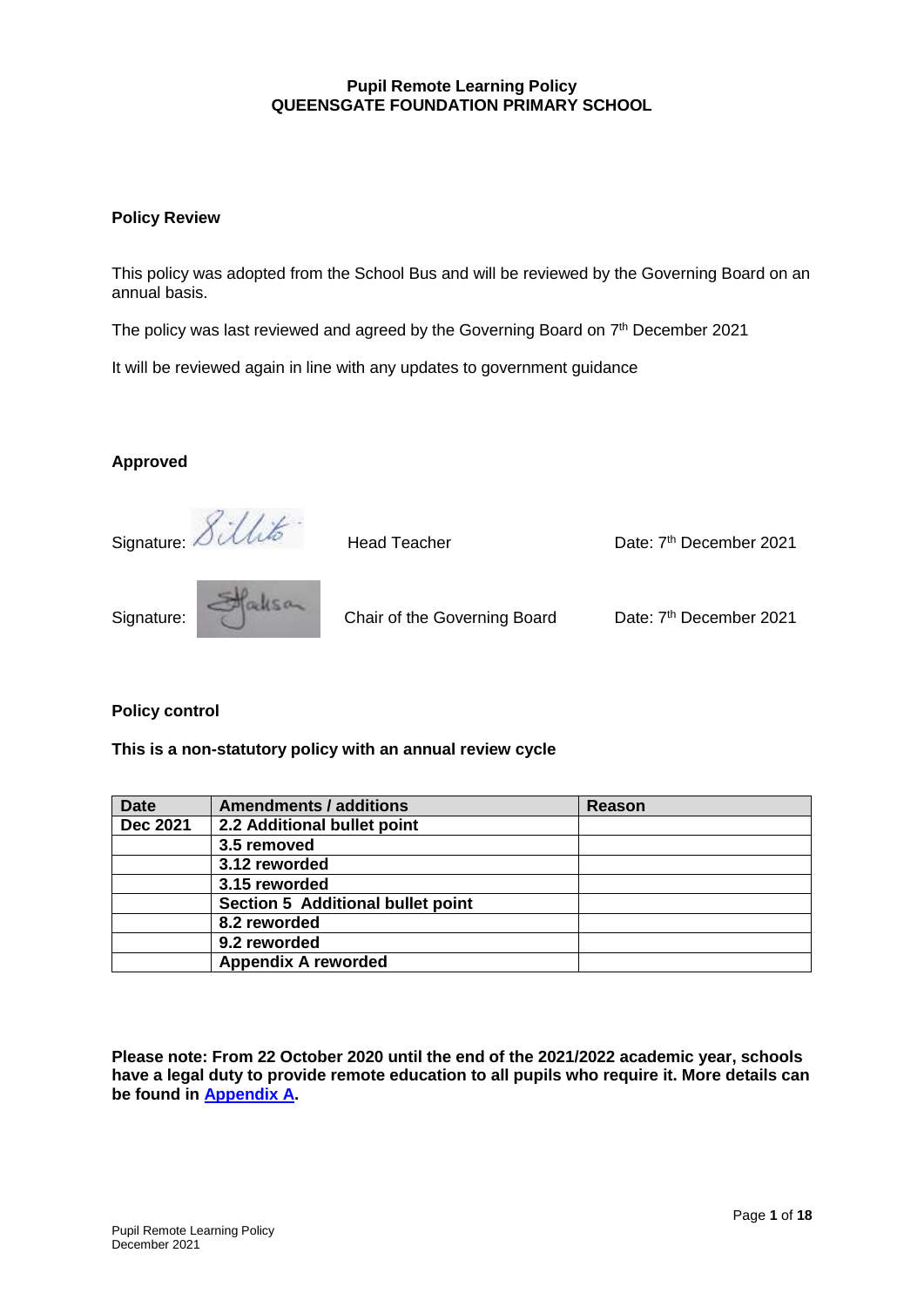### **Contents:**

**[Statement of intent](#page-3-0)** 

- 1. [Legal framework](#page-4-0)
- 2. [Roles and responsibilities](#page-4-1)
- 3. [Resources](#page-7-0)
- 4. [Online safety](#page-8-0)
- 5. [Safeguarding](#page-9-0)
- 6. [Data protection](#page-10-0)
- 7. [Marking and feedback](#page-11-0)
- 8. [Health and safety](#page-11-0)
- 9. [School day and absence](#page-11-1)
- 10. [Communication](#page-11-2)
- 11. [Monitoring and review](#page-12-0)

Appendix

a. [Remote Learning During the Coronavirus \(COVID-19\) Pandemic](#page-13-0)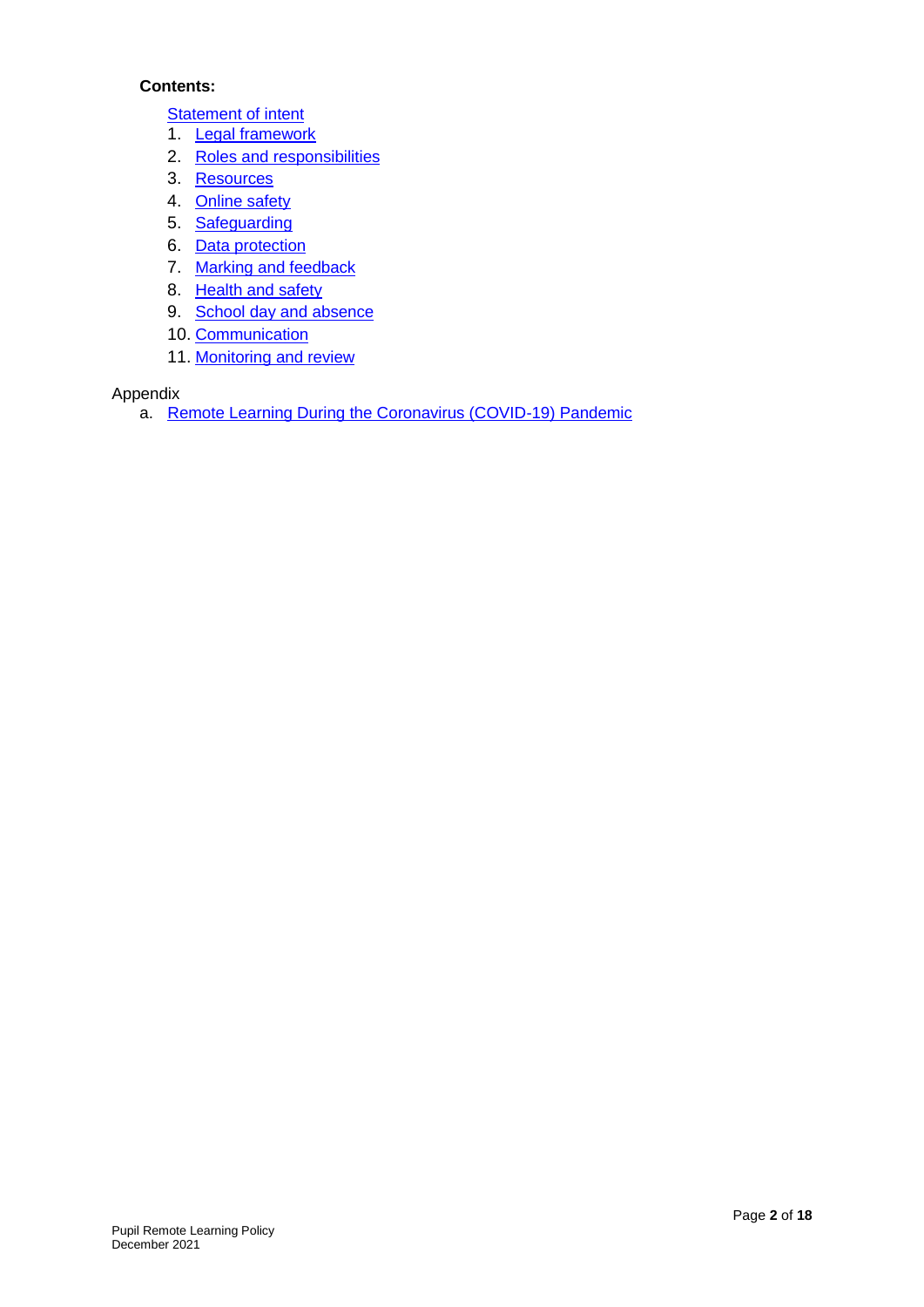#### <span id="page-3-0"></span>**Statement of intent**

At Queensgate Foundation Primary School, we understand the need to continually deliver high quality education, including during periods of remote learning – whether for an individual pupil or many. We recognise the importance of maintaining high expectations in all areas of school life and ensuring that all pupils have access to the learning resources and support they need to succeed.

Through the implementation of this policy, we aim to address the key concerns associated with remote learning, such as online safety, access to educational resources, data protection, and safeguarding.

This policy aims to:

- Minimise the disruption to pupils' education and the delivery of the curriculum.
- Ensure provision is in place so that all pupils have access to high quality learning resources.
- Protect pupils from the risks associated with using devices connected to the internet.
- Ensure staff, parent, and pupil data remains secure and is not lost or misused.
- Ensure robust safeguarding measures continue to be in effect during the period of remote learning.
- Ensure all pupils have the provision they need to complete their work to the best of their ability, and to remain happy, healthy, and supported during periods of remote learning.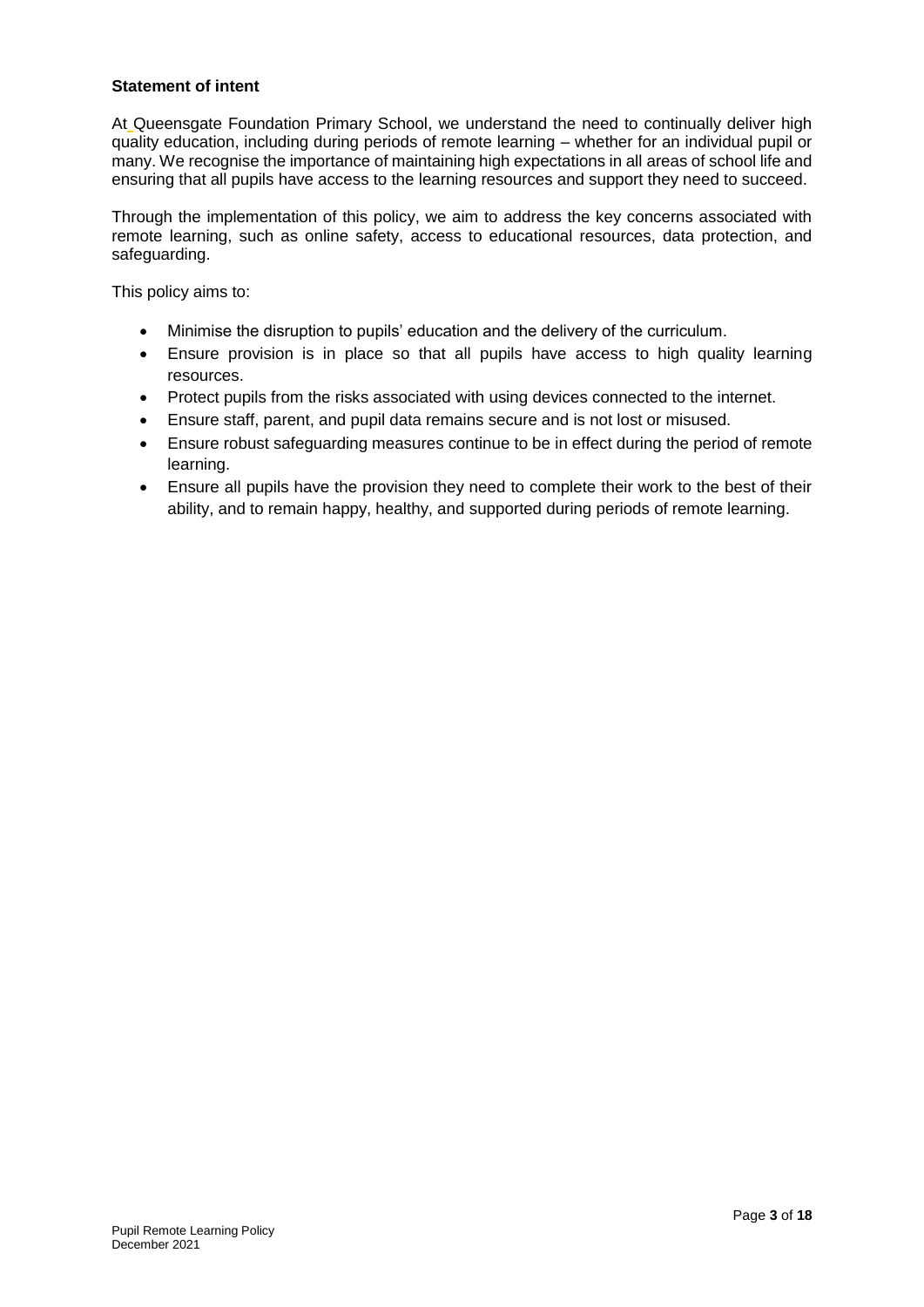### <span id="page-4-0"></span>1. **Legal framework**

- 1.1. This policy has due regard to all relevant legislation and statutory guidance including, but not limited to, the following:
	- Equality Act 2010
	- Education Act 2004
	- The General Data Protection Regulation (GDPR)
	- Data Protection Act 2018
- $1.2.$ This policy has due regard to national guidance including, but not limited to, the following:
	- DfE (2021) 'Keeping children safe in education 2021'
	- DfE (2019) 'School attendance'
	- DfE (2018) 'Health and safety: responsibilities and duties for schools'
	- DfE (2018) 'Health and safety for school children'
	- DfE (2017) 'Special educational needs and disability code of practice: 0 to 25 years'
	- DfE (2016) 'Children missing education'
- 1.3. This policy operates in conjunction with the following school policies:
	- Child Protection and Safeguarding Policy
	- Data Protection Policy
	- Special Educational Needs and Disabilities (SEND) Policy
	- Behavioural Policy
	- **•** Accessibility Policy
	- Feedback Policy
	- **•** Assessment Policy
	- E-Safety Safety Policy
	- Health and Safety Policy
	- Attendance and Truancy Policy
	- ICT Acceptable Use Policy
	- Staff Code of Conduct
	- Data Breach and Incident Reporting Policy
	- Children Missing Education Policy

### <span id="page-4-1"></span>**2. Roles and responsibilities**

- 2.1. The governing board is responsible for:
	- Ensuring that the school has robust risk management procedures in place
	- Ensuring that the school has a business continuity plan in place, where required
	- Evaluating the effectiveness of the school's remote learning arrangements

### 2.2. The headteacher is responsible for:

- Ensuring that staff, parents and pupils adhere to the relevant policies at all times
- Ensuring that there are arrangements in place for identifying, evaluating, and managing the risks associated with remote learning
- Ensuring that there are arrangements in place for monitoring incidents associated with remote learning
- Overseeing that the school has the resources necessary to action the procedures in this policy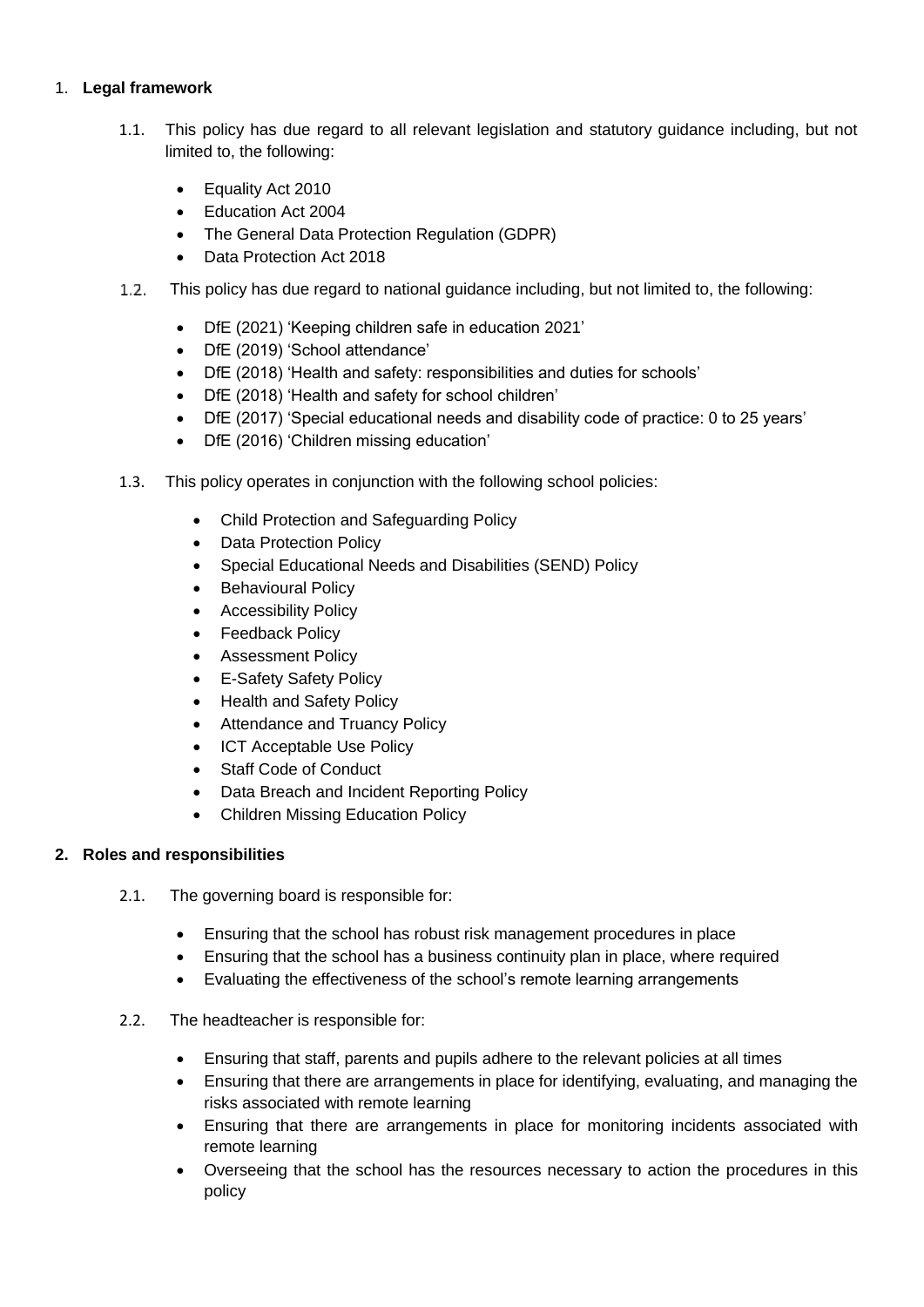- Reviewing the effectiveness of this policy on an annual basis and communicating any changes to staff, parents, and pupils
- Arranging any additional training staff may require to support pupils during the period of remote learning
- Conducting reviews on a timely basis of the remote learning arrangements to ensure pupils' education does not suffer
- Reviewing the effectiveness of remote education provision to identify strength and other areas for improvement in conjunction with SLT, making use of and adapting where necessary, the DfE's Review your remote education provision framework: Schools'
- 2.3. The Deputy Headteacher is responsible for:
	- Ensuring that the relevant health and safety risk assessments are carried out within the agreed timeframes, in collaboration with the headteacher
	- Putting procedures and safe systems of learning into practice, which are designed to eliminate or reduce the risks associated with remote learning.
	- Ensuring that pupils identified as being at risk are provided with necessary information and instruction, as required
	- Managing the effectiveness of health and safety measures through a robust system of reporting, investigating, and recording incidents
- 2.4. The IT Technician is responsible for:
	- Overseeing that all school-owned electronic devices used for remote learning have adequate anti-virus software and malware protection
	- Ensuring all staff, parents, and pupils are aware of the data protection principles outlined in the GDPR
	- Ensuring that all computer programs used for remote learning are compliant with the GDPR and the Data Protection Act 2018
	- Overseeing that any ICT equipment used for remote learning is resilient and can efficiently recover lost data
- 2.5. The DSL is responsible for:
	- Attending and arranging, where necessary, any safeguarding meetings that occur during the remote learning period.
	- Liaising with the ICT technician to ensure that all technology used for remote learning is suitable for its purpose and will protect pupils online.
	- Identifying vulnerable pupils who may be at risk if they are learning remotely.
	- Ensuring that child protection plans are enforced while the pupil is learning remotely, and liaising with the headteacher and other organisations to make alternate arrangements for pupils who are at a high risk, where required.
	- Identifying the level of support or intervention required while pupils learn remotely and ensuring appropriate measures are in place.
	- Liaising with relevant individuals to ensure vulnerable pupils receive the support required during the period of remote working
	- Ensuring all safeguarding incidents are adequately recorded and reported
- 2.6. The SENCO is responsible for:
	- Liaising with the ICT technician to ensure that the technology used for remote learning is accessible to all pupils and that reasonable adjustments are made where required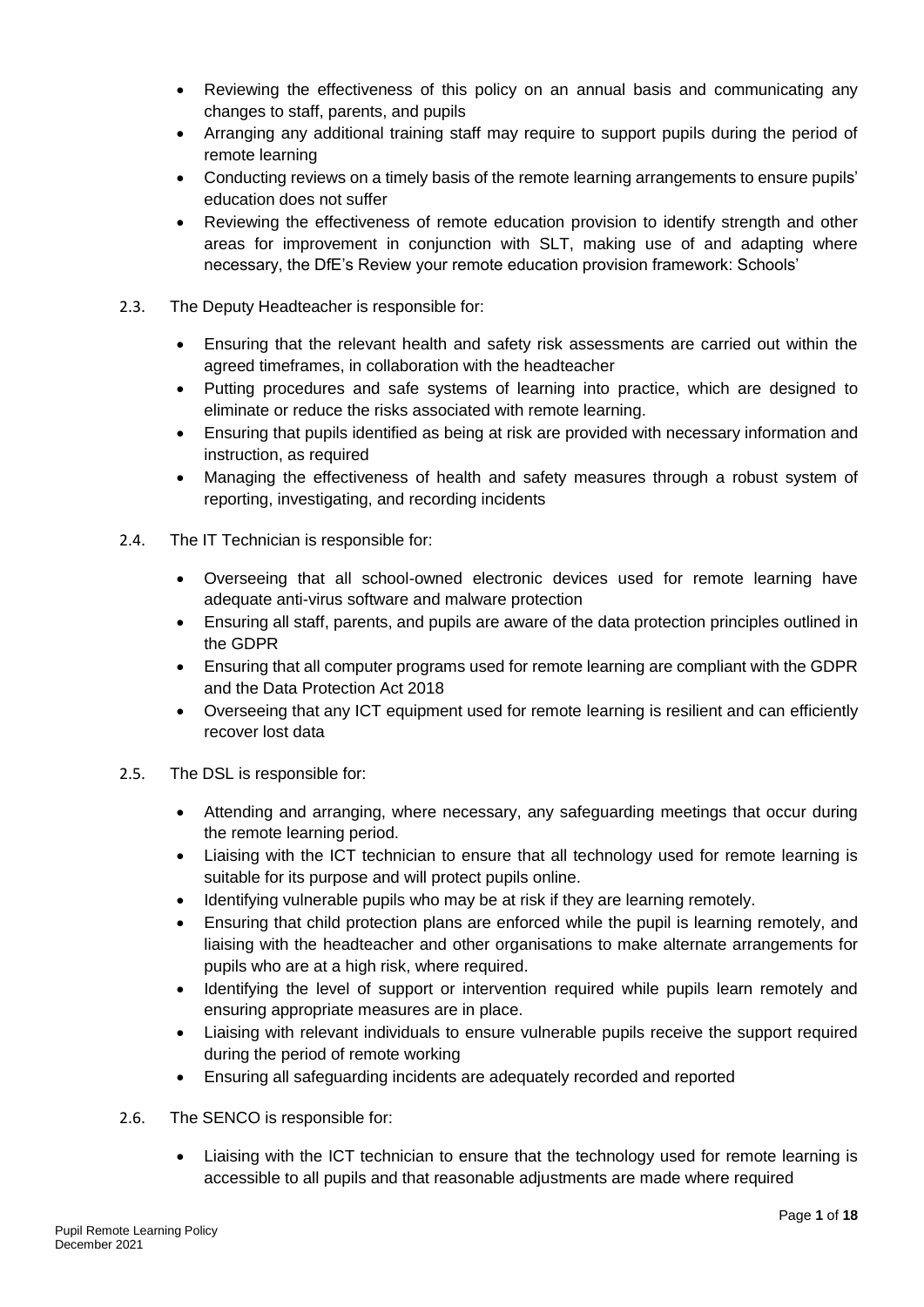- Ensuring that pupils with EHC plans continue to have their needs met while learning remotely, and liaising with the headteacher and other organisations to make any alternate arrangements for pupils with EHC plans and IHPs
- Identifying the level of support or intervention that is required while pupils with SEND learn remotely
- Ensuring that the provision put in place for pupils with SEND is monitored for effectiveness throughout the duration of the remote learning period
- 2.7. The ICT technician is responsible for:
	- Ensuring that all school-owned devices used for remote learning have suitable anti-virus software installed, have a secure connection, can recover lost work, and allow for audio and visual material to be recorded, where required
	- Ensuring that any programs or networks used for remote learning can effectively support a large number of users at one time, where required, e.g. undertaking 'stress' testing
	- Working with the SENCO to ensure that the equipment and technology used for learning remotely is accessible to all pupils and staff
	- Arranging the procurement of any equipment or technology required for staff to teach remotely and for pupils to learn from home
	- Ensuring value for money when arranging the procurement of equipment or technology
- 2.8. Staff members are responsible for:
	- Adhering to this policy at all times during periods of remote learning
	- Reporting any health and safety incidents to the health and safety officer and asking for guidance as appropriate
	- Reporting any safeguarding incidents to the DSL and asking for guidance as appropriate
	- Taking part in any training conducted to meet the requirements of this policy, including training on how to use the necessary electronic equipment and software
	- Reporting any dangers or potential dangers they identify, as well as any concerns they may have about remote learning, to the headteacher
	- Reporting any defects on school-owned equipment used for remote learning to an ICT technician
	- Adhering to the Staff Code of Conduct at all times
- 2.9. Parents are responsible for:
	- Adhering to this policy at all times during periods of remote learning
	- Ensuring their child is available to learn remotely at the times set out in paragraphs [9.1](#page-11-3) and [9.2](#page-11-4) of this policy, and that the schoolwork set is completed on time and to the best of their child's ability
	- Reporting any technical issues to the school as soon as possible
	- Ensuring that their child always has access to remote learning material during the times set out in paragraphs [9.1](#page-11-3) and [9.2](#page-11-4)
	- Reporting any absence in line with the terms set out in paragraph 9.6
	- Ensuring their child uses the equipment and technology used for remote learning as intended
	- Adhering to the Home School Agreement at all times
- 2.10. Pupils are responsible for:
	- Adhering to this policy at all times during periods of remote learning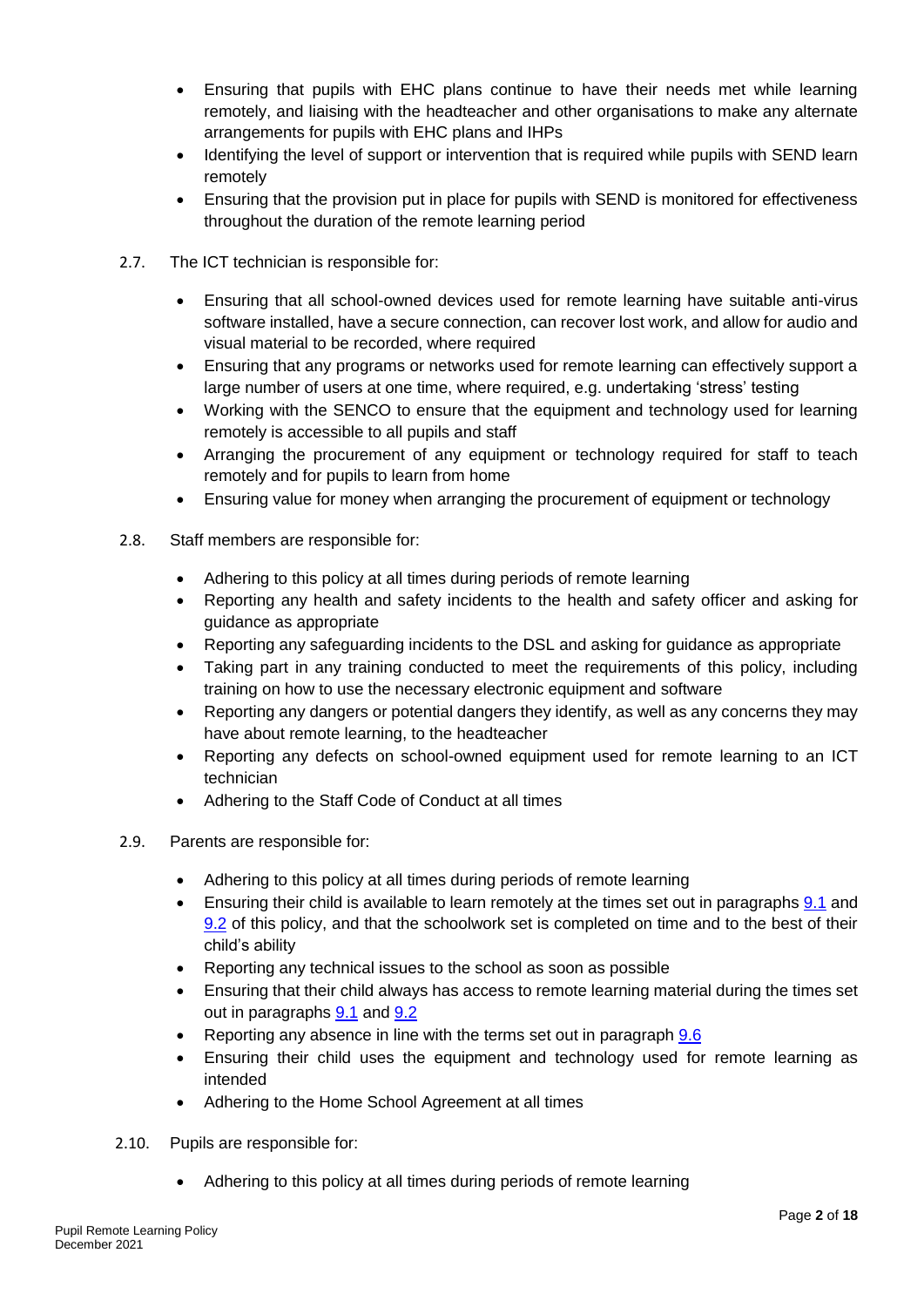- Ensuring they are available to learn remotely at the times set out in paragraphs [9.1](#page-11-3) and [9.2](#page-11-4) of this policy, and that their schoolwork is completed on time and to the best of their ability
- Reporting any technical issues to their teacher as soon as possible
- Ensuring they have access to remote learning material and notifying a responsible adult if they do not have access
- Notifying a responsible adult if they are feeling unwell or are unable to complete the schoolwork they have been set
- Ensuring they use any equipment and technology for remote learning as intended
- Adhering to the Behavioural Policy at all times

#### <span id="page-7-0"></span>**3. Resources**

#### **Learning materials**

- 3.1. The school will accept a range of different teaching methods during remote learning to help explain concepts and address misconceptions easily. For the purpose of providing remote learning, the school may make use of:
	- Work booklets
	- Email
	- Past and mock exam papers
	- Current online learning portals
	- Educational websites
	- Reading tasks
	- Live webinars
	- Pre-recorded video or audio lessons
	- **Website**
	- Oak Academy
	- HIAS home learning activities
- 3.2. Teachers will review the DfE's list of [online education resources](https://www.gov.uk/government/publications/coronavirus-covid-19-online-education-resources) and utilise these tools as necessary, in addition to existing resources.
- 3.3. Reasonable adjustments will be made to ensure that all pupils have access to the resources needed for effective remote learning.
- 3.4. Teachers will ensure the programmes chosen for online learning have a range of accessibility features, e.g. Google, voice-to-text conversion, to support pupils with SEND.
- 3.5. Lesson plans will be adapted to ensure that the curriculum remains fully accessible and inclusive via remote learning.
- 3.6. The school will review the resources pupils have access to and adapt learning to account for all pupils needs by using a range of different formats, e.g. providing work on PDFs which can easily be printed from a mobile device.
- 3.7. Work packs will be made available for pupils who do not have access to a printer these packs can be collected from school.
- 3.8. Teaching staff will liaise with the SENCO and other relevant members of staff to ensure all pupils remain fully supported for the duration of the remote learning period.
- 3.9. The SENCO will arrange additional support for pupils with SEND which will be unique to the individual's needs, e.g. via weekly phone calls or emails.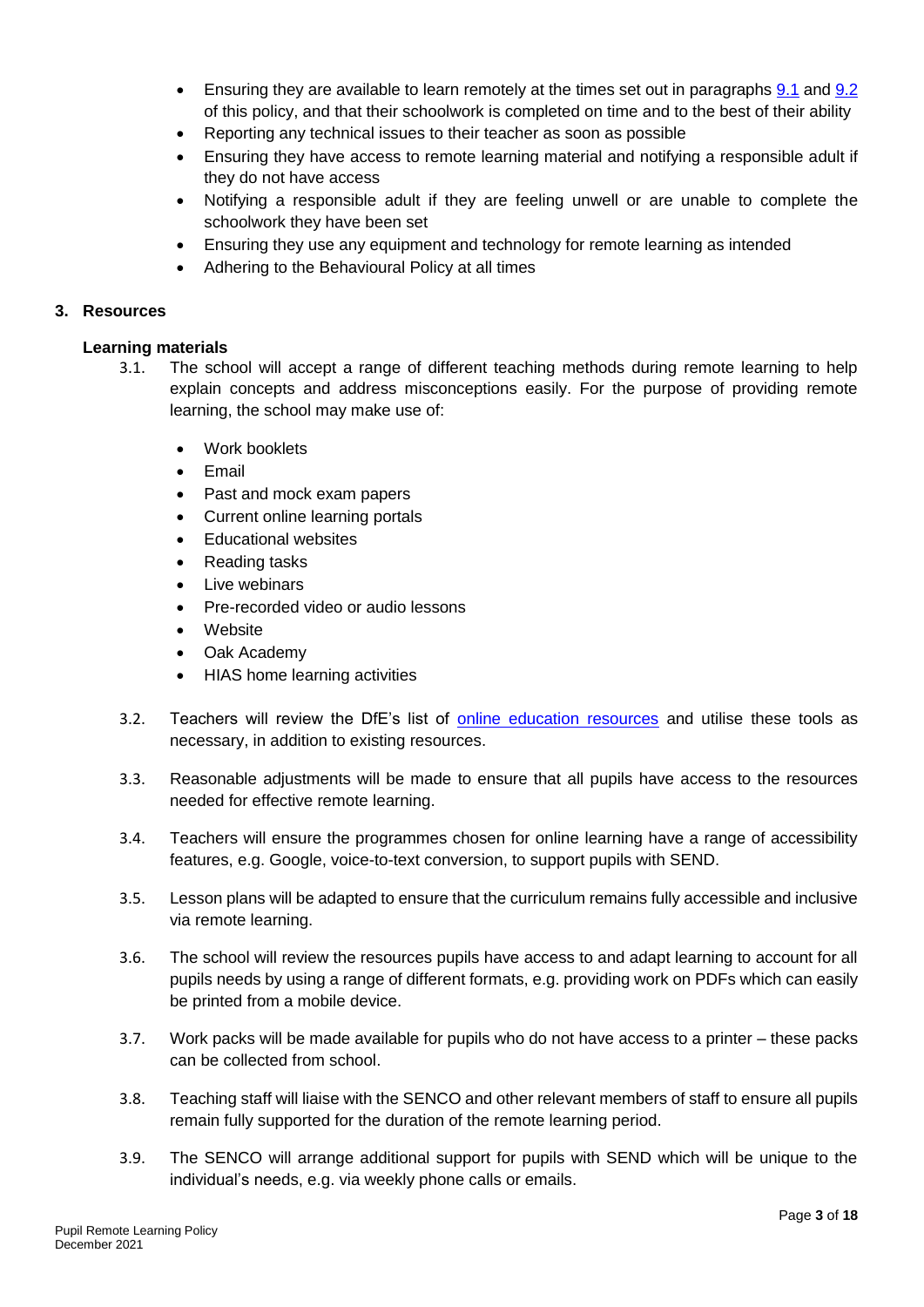- 3.10. Any issues with remote learning resources will be reported as soon as possible to the relevant member of staff.
- 3.11. Pupils will be required to use their own or family-owned equipment to access remote learning resources, unless the school agrees to provide or loan equipment e.g. laptops.
- 3.12. For pupils who cannot access digital devices at home, the school will, where possible, apply for technology support through their LA
- 3.13. Pupils and parents will be required to maintain the upkeep of any equipment they use to access remote learning resources.
- 3.14. Teaching staff will oversee academic progression for the duration of the remote learning period and will mark and provide feedback on work.
- 3.15. The arrangements for any 'live' classes, e.g. webinars, will be communicated via email no later than one day before the allotted time and kept to a reasonable length of no more than one hour per session.
- 3.16. The ICT technician is not responsible for providing technical support for equipment that is not owned by the school.

#### **Costs and expenses**

- 3.17. The school will not contribute to any household expenses incurred while pupils learn remotely, e.g. heating, lighting, or council tax.
- 3.18. The school will not reimburse any costs for travel between pupils' homes and the school premises.
- 3.19. The school will not reimburse any costs for childcare.
- 3.20. If a pupil is provided with school-owned equipment, the pupil and their parent will sign and adhere to the Technology Acceptable Use Agreement prior to commencing remote learning.

#### <span id="page-8-0"></span>**4. Online safety**

- 4.1. This section of the policy will be enacted in conjunction with the Technologies section of the Safeguarding Policy – page 18 – 20.
- 4.2. Where possible, all interactions will be textual and public.
- 4.3. All staff and pupils using video communication must:
	- Communicate in groups one-to-one sessions are not permitted.
	- Wear suitable clothing this includes others in their household
	- Be situated in a suitable 'public' living area within the home with an appropriate background – 'private' living areas within the home, such as bedrooms, are not permitted during video communication
	- Use appropriate language this includes others in their household
	- Maintain the standard of behaviour expected in school
	- Use the necessary equipment and computer programs as intended
	- Not record, store, or distribute video material without permission
	- Ensure they have a stable connection to avoid disruption to lessons
	- Always remain aware that they are visible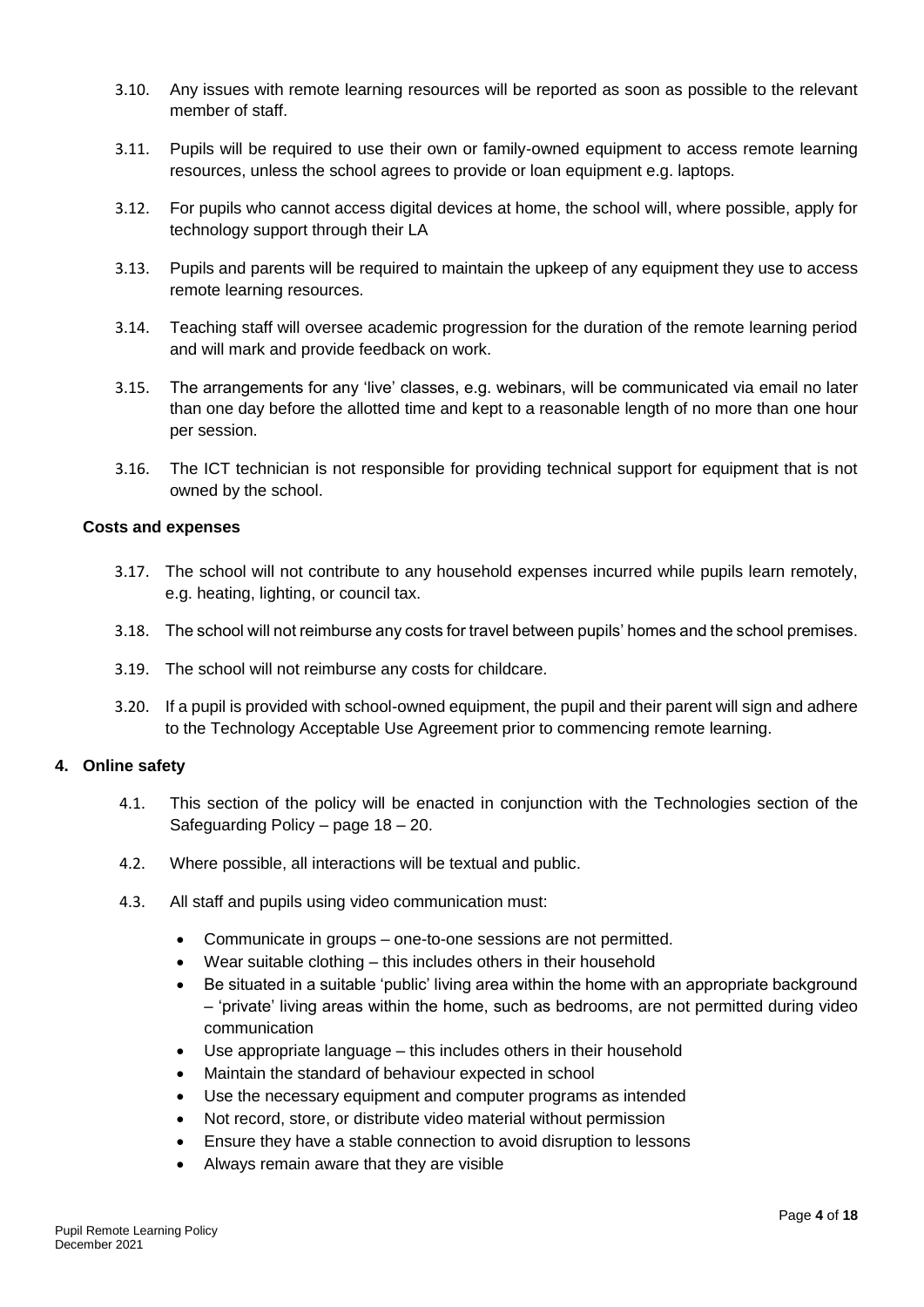- 4.4. All staff and pupils using audio communication must:
	- Use appropriate language this includes others in their household
	- Maintain the standard of behaviour expected in school
	- Use the necessary equipment and computer programs as intended
	- Not record, store, or distribute audio material without permission
	- Ensure they have a stable connection to avoid disruption to lessons
	- Always remain aware that they can be heard
- 4.5. The school will consider whether one-to-one sessions are appropriate in some circumstances, e.g. to provide support for pupils with SEND. This will be decided and approved by the SLT, in collaboration with the SENCO.
- 4.6. The school will risk assess the technology used for remote learning prior to use and ensure that there are no privacy issues or scope for inappropriate use.
- 4.7. The school will consult with parents at least two weeks prior to the period of remote learning about what methods of delivering remote teaching are most suitable – alternate arrangements will be made where necessary.
- 4.8. The school will ensure that all school-owned equipment and technology used for remote learning has suitable anti-virus software installed, can establish secure connections, can recover lost work, and allows for audio and visual material to be recorded or downloaded, where required.
- 4.9. The school will communicate to parents via the school website about any precautionary measures that need to be put in place if their child is learning remotely using their own/familyowned equipment and technology, e.g. ensuring that their internet connection is secure.
- 4.10. During the period of remote learning, the school will maintain regular contact with parents to:
	- Reinforce the importance of children staying safe online
	- Ensure parents are aware of what their children are being asked to do, e.g. sites they have been asked to use and staff they will interact with.
	- Encourage them to set age-appropriate parental controls on devices and internet filters to block malicious websites
	- Direct parents to useful resources to help them keep their children safe online
- 4.11. The school will not be responsible for providing access to the internet off the school premises and will not be responsible for providing online safety software, e.g. anti-virus software, on devices not owned by the school.

### <span id="page-9-0"></span>**5. Safeguarding**

- 5.1. This section of the policy will be enacted in conjunction with the school's Child Protection and Safeguarding Policy, which has been updated to include safeguarding procedures in relation to remote working.
- 5.2. All teaching staff will be made aware that the procedures set out in the School's Staff Code of Conduct Policy apply at all times during the delivery of remote education. Parents will be made aware of what their children are being asked to do including the sites they will be accessing and which staff they will be interacting with.
- 5.3. The DSL and headteacher will identify 'vulnerable' pupils (pupils who are deemed to be vulnerable or are at risk of harm) via risk assessment prior to the period of remote learning.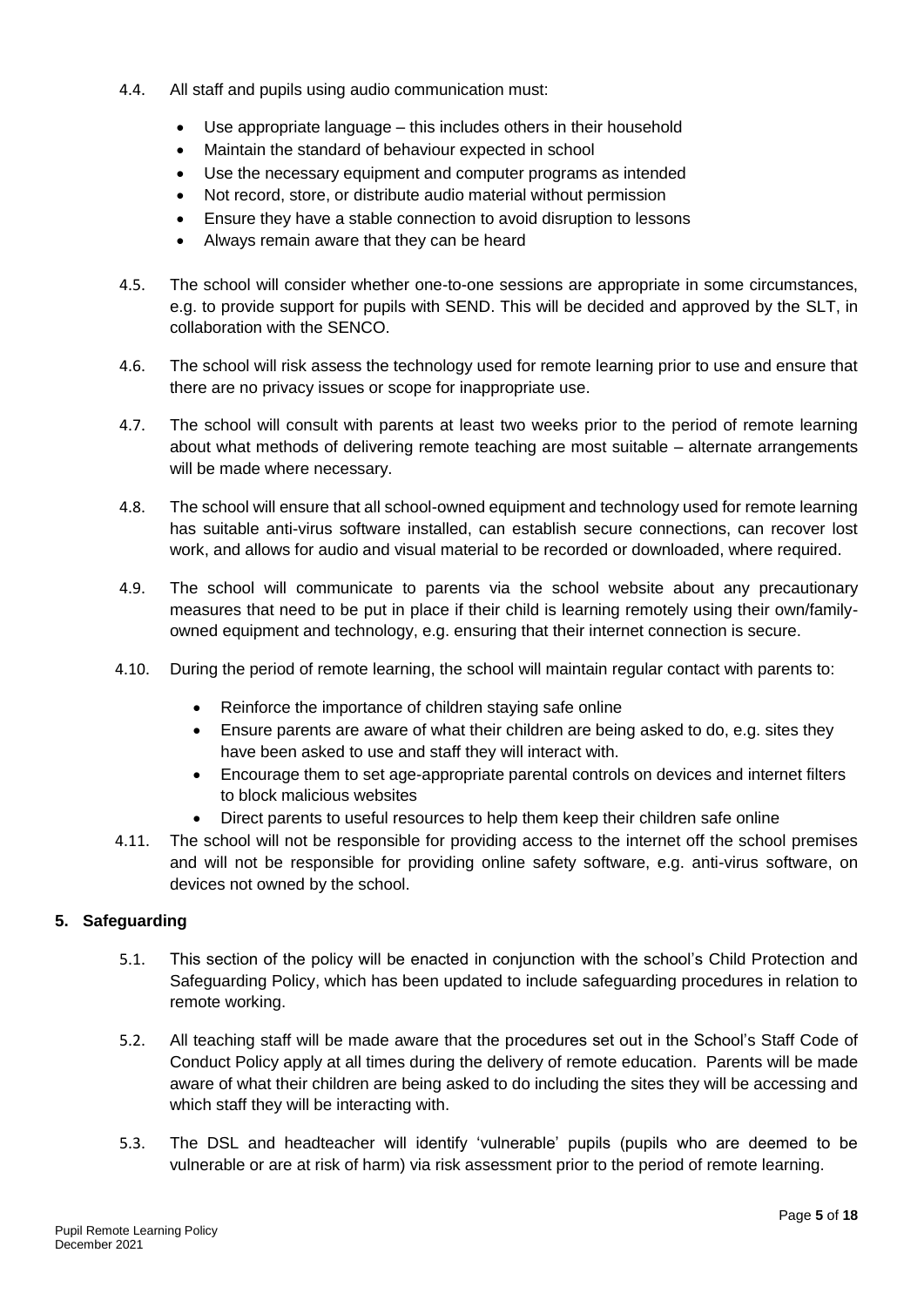- 5.4. The DSL will arrange for regular contact to be made with vulnerable pupils, prior to the period of remote learning.
- 5.5. Phone calls made to vulnerable pupils will be made using school phones where possible.
- 5.6. The DSL will arrange for regular contact with vulnerable pupils once per week at minimum, with additional contact, including home visits, arranged where required.
- 5.7. All contact with vulnerable pupils will be recorded on paper and suitably stored in line with the Records Management Policy.
- 5.8. The DSL will keep in contact with vulnerable pupils' social workers or other care professionals during the period of remote working, as required.
- 5.9. Vulnerable pupils will be provided with a means of contacting the DSL, their deputy, or any other relevant member of staff, via email – this arrangement will be set up by the DSL prior to the period of remote learning – dsl@queensgateprimaryco.uk
- 5.10. The DSL will meet (in person or remotely) with the relevant members of staff once per week to discuss new and current safeguarding arrangements for vulnerable pupils learning remotely.
- 5.11. All members of staff will report any safeguarding concerns to the DSL immediately and record on CPOMS.
- 5.12. Pupils and their parents will be encouraged to contact the DSL if they wish to report safeguarding concerns, e.g. regarding harmful or upsetting content or incidents of online bullying. The school will also signpost families to the practical support that is available for reporting these concerns.

#### <span id="page-10-0"></span>**6. Data protection**

- 6.1. This section of the policy will be enacted in conjunction with the school's Data Protection Policy.
- 6.2. Staff members will be responsible for adhering to the GDPR when teaching remotely and will ensure the confidentiality and integrity of their devices at all times.
- 6.3. Sensitive data will only be transferred between devices if it is necessary to do so for the purpose of remote learning and teaching.
- 6.4. Any data that is transferred between devices will be suitably encrypted or have other data protection measures in place so that if the data is lost, stolen, or subject to unauthorised access, it remains safe until recovered.
- 6.5. Parents' and pupils' up-to-date contact details will be collected prior to the period of remote learning.
- 6.6. All contact details will be stored in line with the Data Protection Policy and retained in line with the Records Management Policy.
- 6.7. The school will not permit paper copies of contact details to be taken off the school premises.
- 6.8. Pupils are not permitted to let their family members or friends use any school-owned equipment which contains personal data.
- 6.9. Any breach of confidentiality will be dealt with in accordance with the school's Data Breach and Incident Reporting Policy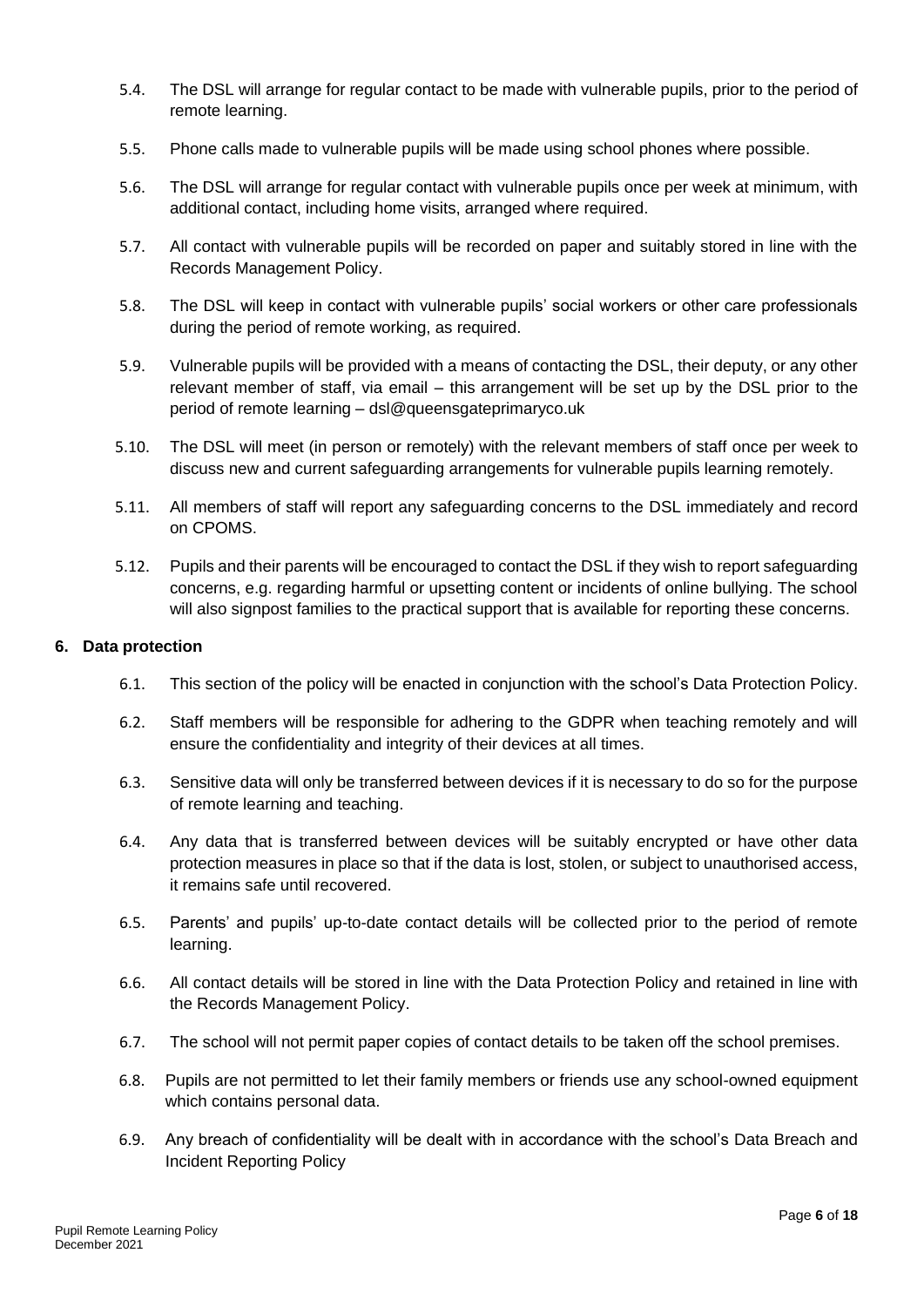6.10. Any intentional breach of confidentiality will be dealt with in accordance with the school's Behavioural Policy or the Disciplinary Policy and Procedure.

#### <span id="page-11-0"></span>**7. Health and safety**

- 7.1. This section of the policy will be enacted in conjunction with the school's Health and Safety Policy.
- 7.2. Teaching staff and ICT technician will ensure pupils are shown how to use the necessary equipment and technology safely and correctly prior to the period of remote learning.
- 7.3. If using electronic devices during remote learning, pupils will be encouraged to take a ten-minute screen break every hour.
- 7.4. Screen break frequency will be adjusted to ten minutes every half hour for younger pupils or pupils with medical conditions who require more frequent screen breaks.

#### <span id="page-11-3"></span><span id="page-11-1"></span>8. **School day and absence**

- 8.1. Pupils will be present for remote learning by 9:00am and cease their remote learning at 3:00pm from Monday to Friday, with the exception of breaks and lunchtimes, as outlined in paragraph [9.2.](#page-11-4)
- <span id="page-11-4"></span>8.2. Breaks and lunchtimes will take place at the following times each day:
	- Morning break will take place at 10:30am until 10:45am
	- Lunchtime will take place between 12:00pm and 12:45pm
- 8.3. Pupils are not expected to do schoolwork during the times outlined in paragraph [8.2](#page-11-4) and a reduced timetable may be considered necessary where appropriate.
- 8.4. Pupils with SEND or additional medical conditions who require more regular breaks, e.g. sensory breaks, are not expected to do schoolwork during their breaks.

#### <span id="page-11-2"></span>**9. Communication**

- 9.1. The school will ensure adequate channels of communication are arranged in the event of an emergency.
- 9.2. The school will communicate with parents via the **school website** about remote learning arrangements as soon as possible and via class specific email addresses. No personal email addresses of school staff will be shared with parents or pupils.
- 9.3. The headteacher will communicate with staff as soon as possible via email about any remote learning arrangements.
- 9.4. Members of staff involved in remote teaching will ensure they have a working mobile device that is available to take phone calls during their agreed working hours.
- 9.5. The school understands that pupils learning remotely have the right to privacy out-of-hours and should be able to separate their school and home lives – communication is only permitted during school hours.
- 9.6. Members of staff will have contact with their line manager once per week.
- 9.7. As much as possible, all communication with pupils and their parents will take place within the school hours outlined in [section 9.](#page-11-1)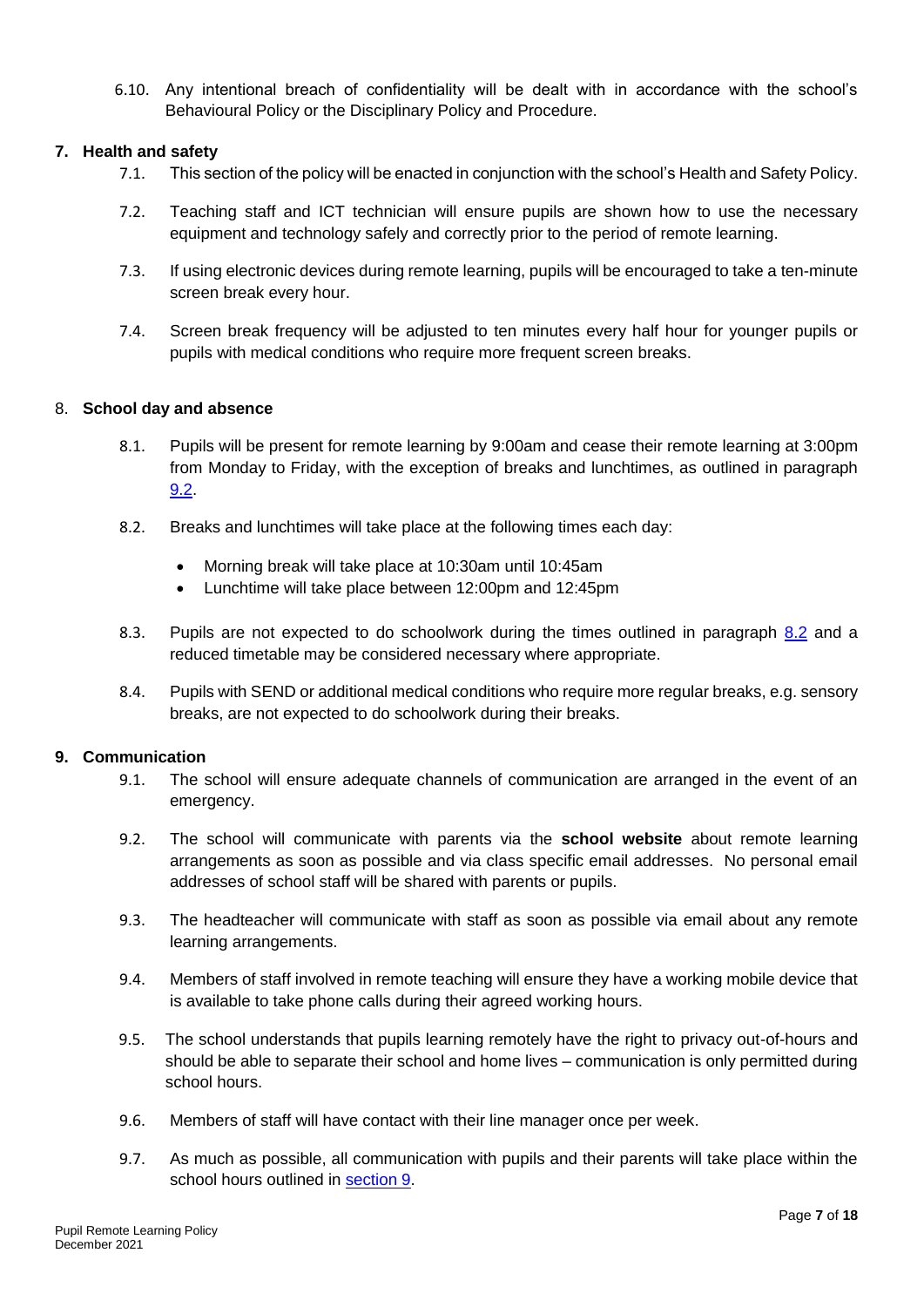- 9.8. Pupils will have verbal contact with a member of teaching staff at least once per week via group phone call.
- 9.9. Parents and pupils will inform the relevant member of staff as soon as possible if schoolwork cannot be completed via email
- 9.10. Issues with remote learning or data protection will be communicated to the pupils' teacher as soon as possible so they can investigate and resolve the issue.
- 9.11. The pupils' teacher will keep parents and pupils informed of any changes to the remote learning arrangements or the schoolwork set.
- 9.12. The headteacher will review the effectiveness of communication on a weekly basis and ensure measures are put in place to address gaps or weaknesses in communication.

#### <span id="page-12-0"></span>**10. Monitoring and review**

- 10.1. This policy will be reviewed on a six monthly basis by **the headteacher.**
- 10.2. Any changes to this policy will be communicated to all members of staff and other stakeholders.
- 10.3. The next scheduled review date for this policy is May 2021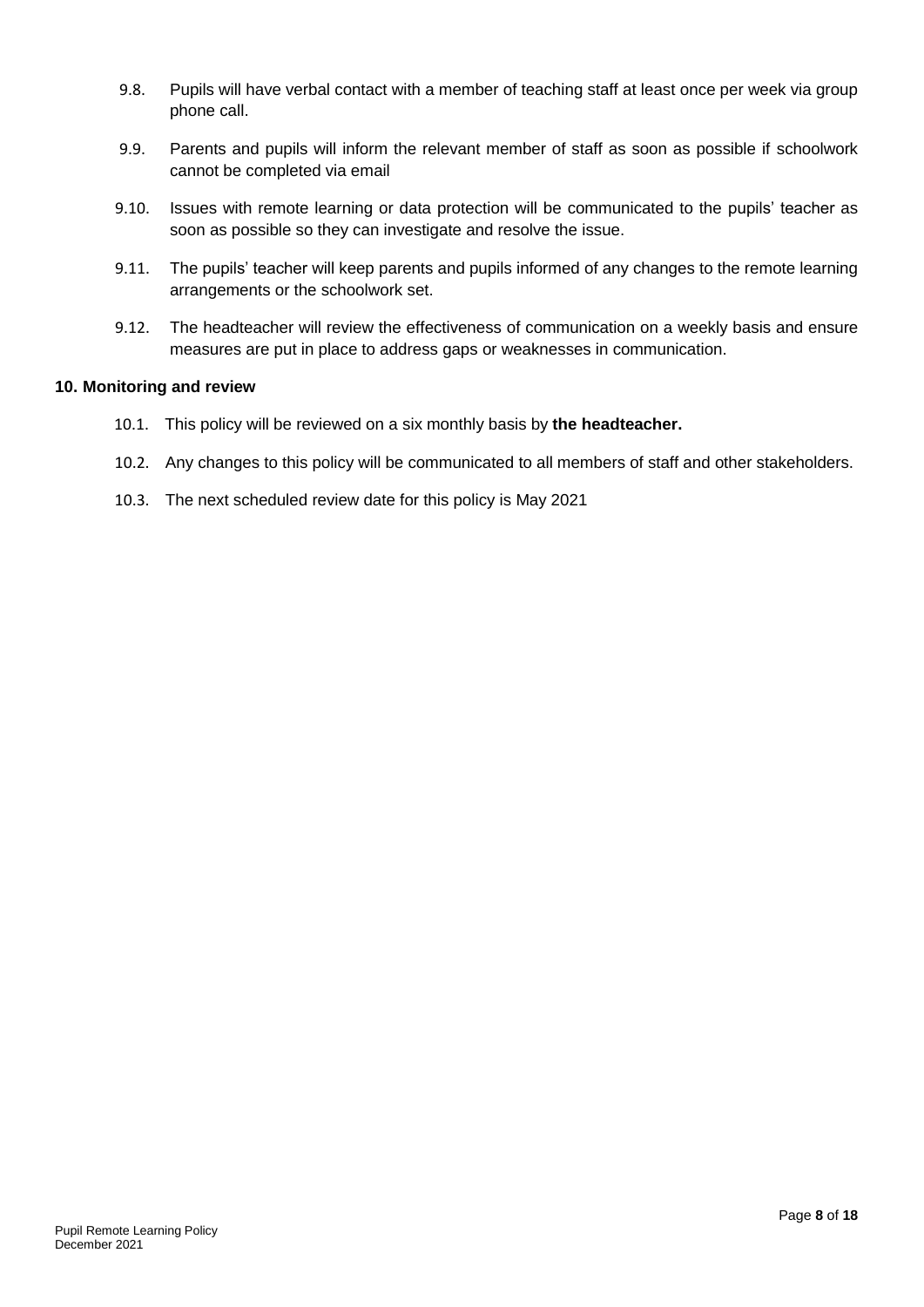### <span id="page-13-0"></span>**Appendix A**

### **Remote Learning During the Coronavirus (COVID-19) Pandemic**

Date appendix last reviewed: 7<sup>th</sup> December 2021

Signed by:

*<i><u>Sillito*</u> Headteacher



Chair of governors

#### **Statement of intent**

The school is committed to maintaining our capacity to delivering high-quality remote education that is equivalent in length to the core teaching pupils would receive in school for the 2021/2022 academic year for pupils who are unable to attend for coronavirus related reasons, including travel restrictions for pupils who are abroad. We will ensure that our curriculum is inclusive and accessible to all and will endeavour to support our pupils and staff at any period where individuals or year groups are required to work from home. This policy annex outlines additional measures that will be implemented for delivering remote learning during the pandemic.

#### **Legal framework**

This appendix has due regard to all relevant legislation, statutory and good practice guidance including, but not limited to, the following:

- Coronavirus Act 202
- Coronavirus Act 2020
- DfE (2021) 'Safeguarding and remote education during coronavirus (COVID-19)'
- DfE (2020) 'Adapting teaching practice for remote education'
- DfE (2021) 'Schools COVID-19 operational guidance'
- DfE (2020) 'Get help with remote education'
- DfE (2021) 'Get help with technology during coronavirus (COVID-19)'
- Department of Health & Social Care (2021) 'COVID-19 contain framework: a guide for local decision makers'
- DfE (2021) 'Remote education good practice'
- DfE (2021) The Coronavirus Act 2020 Provision of Remote Education (England) Temporary Continuity Direction (No.2) Direction
- DfE (2021) 'Contingency framework: education and childcare settings'

The policy is implemented in conjunction with the following school policies: The headteacher, in collaboration with the governing board, will ensure the school follows the legal obligations regarding remote education, as outlined in The Coronavirus Act 2020 Provision of Remote Education (England) Temporary Continuity Direction (No.2) Direction. This includes:

- Providing remote education to all pupils of compulsory school age where their attendance on-site would be contrary to government guidance or legislation around coronavirus.
- **[EYFS]** Providing remote education to pupils below compulsory school age who would usually be taught in a class with pupils of compulsory school age, e.g. Reception children.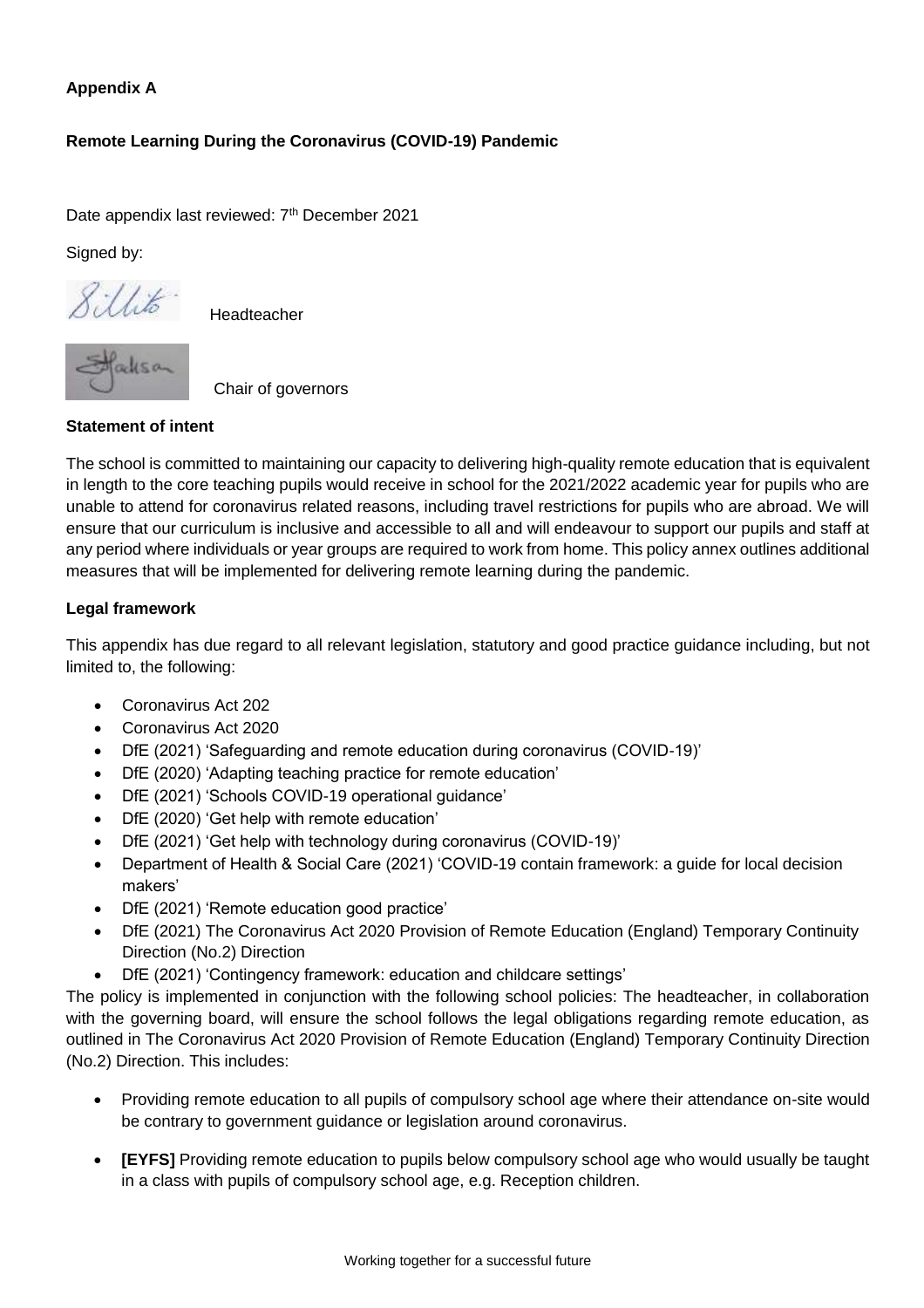- Providing remote education where it would be unlawful, or contrary to guidance issued from public authorities, for a pupil to travel to or attend the school.
- Having regard to government guidance issued regarding the delivery of remote education, e.g. the DfE's 'Schools COVID-19 operational guidance'.

### **1. Contingency planning**

The school has carried out a risk assessment specific to the provision of first aid during the coronavirus pandemic, taking into account factors such as the needs of clinically vulnerable individuals. The school has also undertaken a needs assessment to inform any changes to first aid provision, including the number of first aiders needed on site.

These risk assessments are periodically reviewed and kept up-to-date in line with changes to government guidance.

The school ensures that additional first aid procedures are communicated effectively to all pupils. Staff are informed about their legal responsibilities regarding first aid and the additional procedures in place. The school informs parents of any changes to provision outlined in this policy.

The school acknowledges that where conflicts between the relevant legislation and government guidance on managing the coronavirus pandemic arise, the legislation outlined in section 1 of the First Aid Policy must be followed.

All first aiders shall be informed of the results of the risk assessment to ensure that they are confident with providing the right assistance, including knowing what equipment they can use to minimise the risk of infection transmission.

### **2. Teaching and learning**

The school will ensure staff and pupils follow the school's Online Safety Policy when working and learning remotely.

The school will ensure that remote education is available for pupils as soon as is reasonably practicable, i.e. the next school day after they are sent home to self-isolate or after the contingency framework is applied.

All pupils will have access to high-quality education when learning remotely.

The DSL will ensure that procedures are in place to check that vulnerable pupils are able to access remote education support, with support provided as far as possible and regular checks to ensure remote education is being accessed.

The school will prioritise factors that have been found to increase the effectiveness of remote education. These include, but are not limited to:

- **Ensuring pupils receive clear explanations.**
- Supporting growth in confidence with new material through scaffolded practice.
- Application of new knowledge or skills.
- Enabling pupils to receive feedback on how to progress.

In line with DfE guidance, the school will:

 Teach a planned and well-sequenced curriculum so that knowledge and skills are built incrementally, with a good level of clarity about what is intended to be taught and practised in each subject so that pupils can progress through the school's curriculum.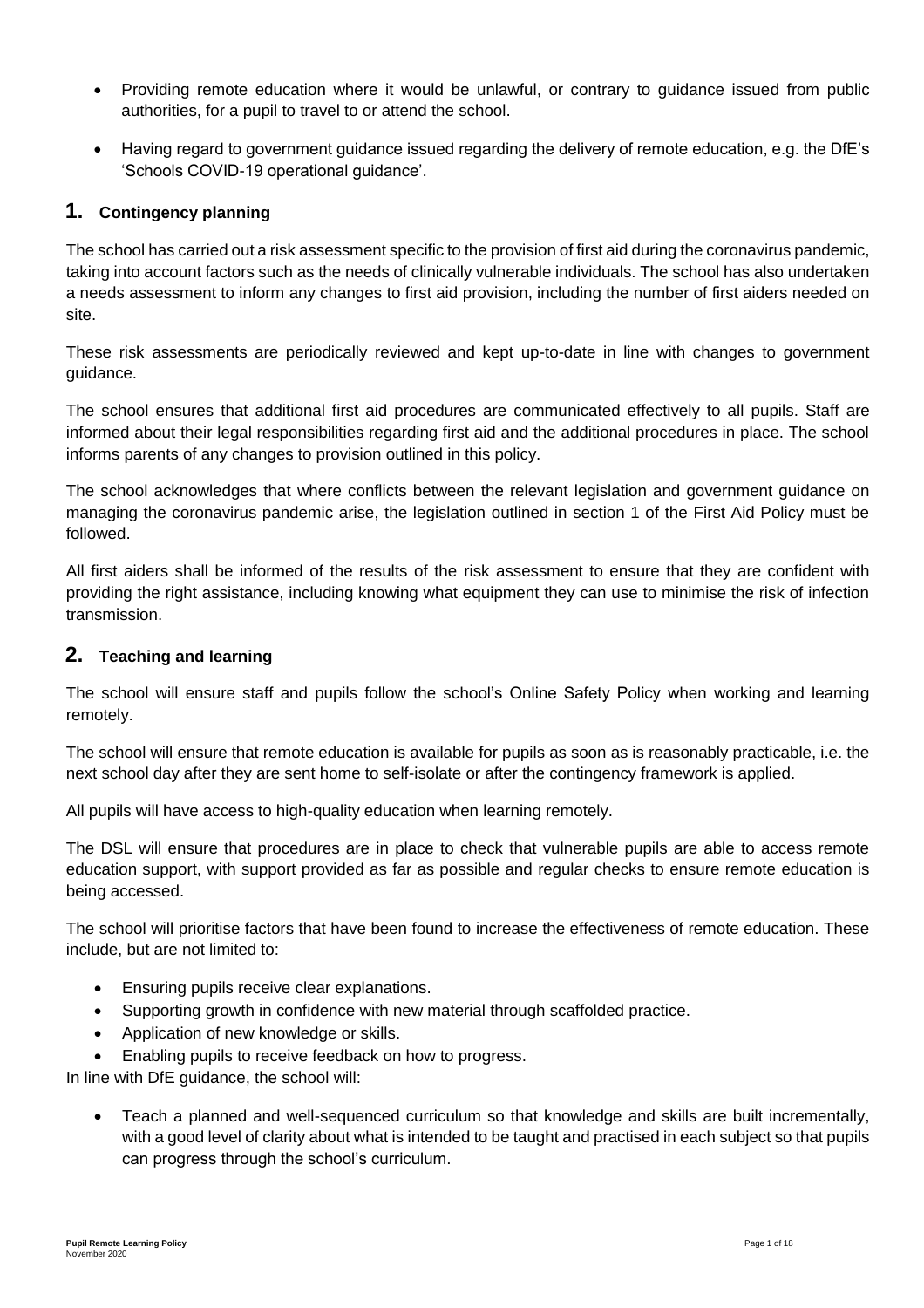- Use one digital platform for remote education provision that will be used consistently across the school in order to allow interaction, assessment and feedback.
- Work to overcome barriers to digital access for by distributing school-owned laptops accompanied by a user agreement or contract.
- Provide printed resources, e.g. textbooks, to structure learning, supplemented with other forms of communication to keep pupils on track or answer questions about work.
- Ensure staff are adequately trained and confident in its use.
- Check whether pupils are engaging with their work daily, and work with families to identify effective solutions where engagement is a concern.
- Ensure that there is a senior leader with overarching responsibility for the quality and delivery of remote education, including that provision meets expectation for remote education
- Publish information for pupils, parents and carers about remote education provision on the school website.

The school will use a range of teaching methods to cater for all different learning styles.

Teachers will ensure that a portion of their lessons are designed to promote interactivity amongst pupils and between pupils and staff, e.g. live lessons or use of the 'chat' function on meeting software, to lessen feelings of isolation and to promote pupil progress and motivation.

Teachers will ensure lessons are inclusive for all pupils and can be adapted to account for the needs of disadvantaged pupils and pupils with SEND.

When teaching pupils who are working remotely, teachers will:

- Set assignments so that pupils have meaningful and ambitious work each day in an appropriate range of subjects.
- **[KS1 only]** Set work that is of equivalent length to the core teaching pupils would receive in school and, as a minimum, three hours a day, on average, across the school cohort, with less for younger children.
- **[KS2 only]** Set work that is of equivalent length to the core teaching pupils would receive in school and, as a minimum, four hours a day.
- Provide frequent, clear explanations of new content through high-quality curriculum resources, including through educational videos.
- Provide opportunities for interactivity, including questioning, eliciting and reflective discussion.
- Provide scaffolded practice and opportunities to apply new knowledge.
- Enable pupils to receive timely and frequent feedback on how to progress using digitally facilitated or whole-class feedback, where appropriate.
- Use assessment to ensure teaching is responsive to pupils' needs and addresses any critical gaps in pupils' knowledge.
- Avoid an over-reliance on long-term projects or internet research activities.
- Adjust the pace or difficulty of what is being taught in response to questions or assessments, including, where necessary, revising material or simplifying explanations to ensure pupils' understanding.

All provisions for remote learning will be subject to the class group's age, ability and/or any SEND.

In exceptional circumstances, the school may reduce its curriculum offering to enable pupils to cope with the workload – the headteacher will assess this need, keeping pupils' best interests in mind, and will not take the decision lightly.

Teachers will continue to make use of formative assessments throughout the academic year, e.g. quizzes.

The school recognises that certain subjects are more difficult to teach remotely, e.g. music, sciences and physical education. Teachers will provide effective substitutes for in-person teaching, e.g. via video demonstrations for practical work, accompanied by teacher explanation, commentary and a text book or electronic resource.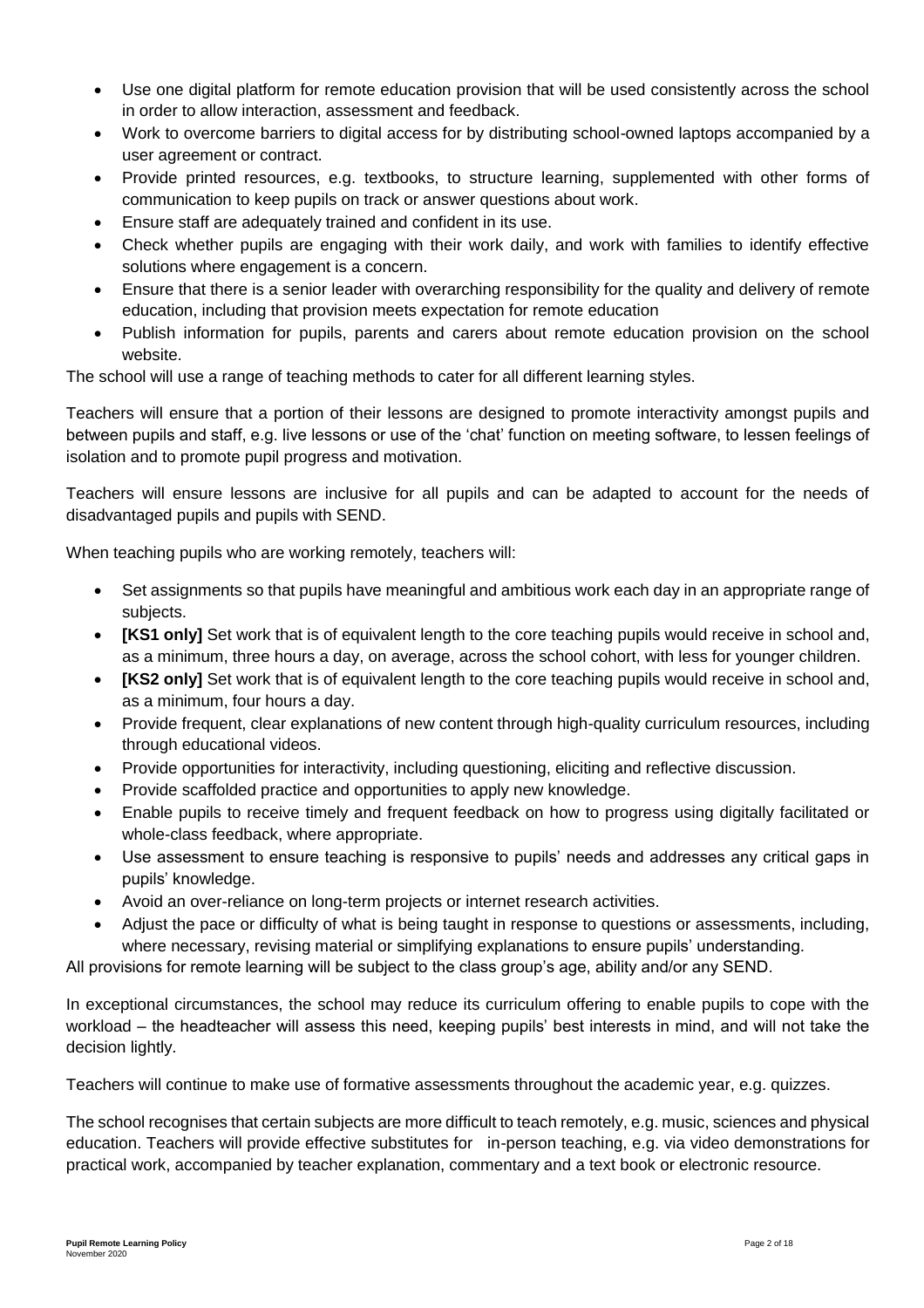Pupils will be encouraged to take regular physical exercise to maintain fitness, and time will be allocated within the school week for pupils to focus on this.

### **4. Access to technology**

The school will remain cognisant of families who do not have access to the resources required for remote education, and will ensure that an up-to-date record of which pupils do not have appropriate devices or internet access is maintained.

Where the school needs additional devices in order to support disadvantaged pupils, the school will contact the DfE's service team via email at [covid.technology@gov.uk.](mailto:covid.technology@gov.uk) Pupils in need of devices will be supported to come into school to use school resources within any rules in force at the time.

The school will utilise the support available through the DfE's 'Get help with technology during coronavirus (COVID-19)' scheme. The school will work with disadvantaged families to provide access to this scheme.

Under the scheme, the school can order laptops, tablets and 4G wireless routers to support the following groups of pupils if they do not have access to a digital device or the internet through other means:

- Pupils in Years 3 to 11
- Clinically extremely vulnerable pupils across all year groups who are shielding or self-isolating in line with government advice
- Pupils in all year groups who are unable to access remote education whilst attending school on a hospital site

Before distributing devices, the school will ensure:

- The devices are set up to access remote education.
- Appropriate safeguarding controls and support are in place to help pupils use the devices safely.

Once devices are ready for collection, the school will either arrange for them to be collected by pupils or their parents from school, or delivered to pupils' homes, ensuring infection control measures are adhered to as part of this process.

The school will endeavour to ensure internet access for disadvantaged pupils is provided including where pupils rely on mobile data connection to access the internet.

The school will ensure that it remains informed of developments to DfE technology schemes, and will order sufficient amounts of technology to ensure that disadvantaged pupils can adequately access remote education at home.

The school will approach remote learning in a flexible manner where necessary, e.g. ensuring that lessons, live or otherwise, are recorded and can be accessed by pupils later to accommodate contexts where pupils have to share a single device within the home.

Where live lessons are recorded, the school will ensure all recording procedures have due regard for the relevant data protection legislation, including the Data Protection Act 2018 and the UK GDPR.

The school will maintain good communication with parents to ensure that parents are aided in supporting their child's remote education.

# **5. Returning to school**

Pupils not attending on-site provision due to government or clinical advice will be provided with remote education until they are able to attend on-site.